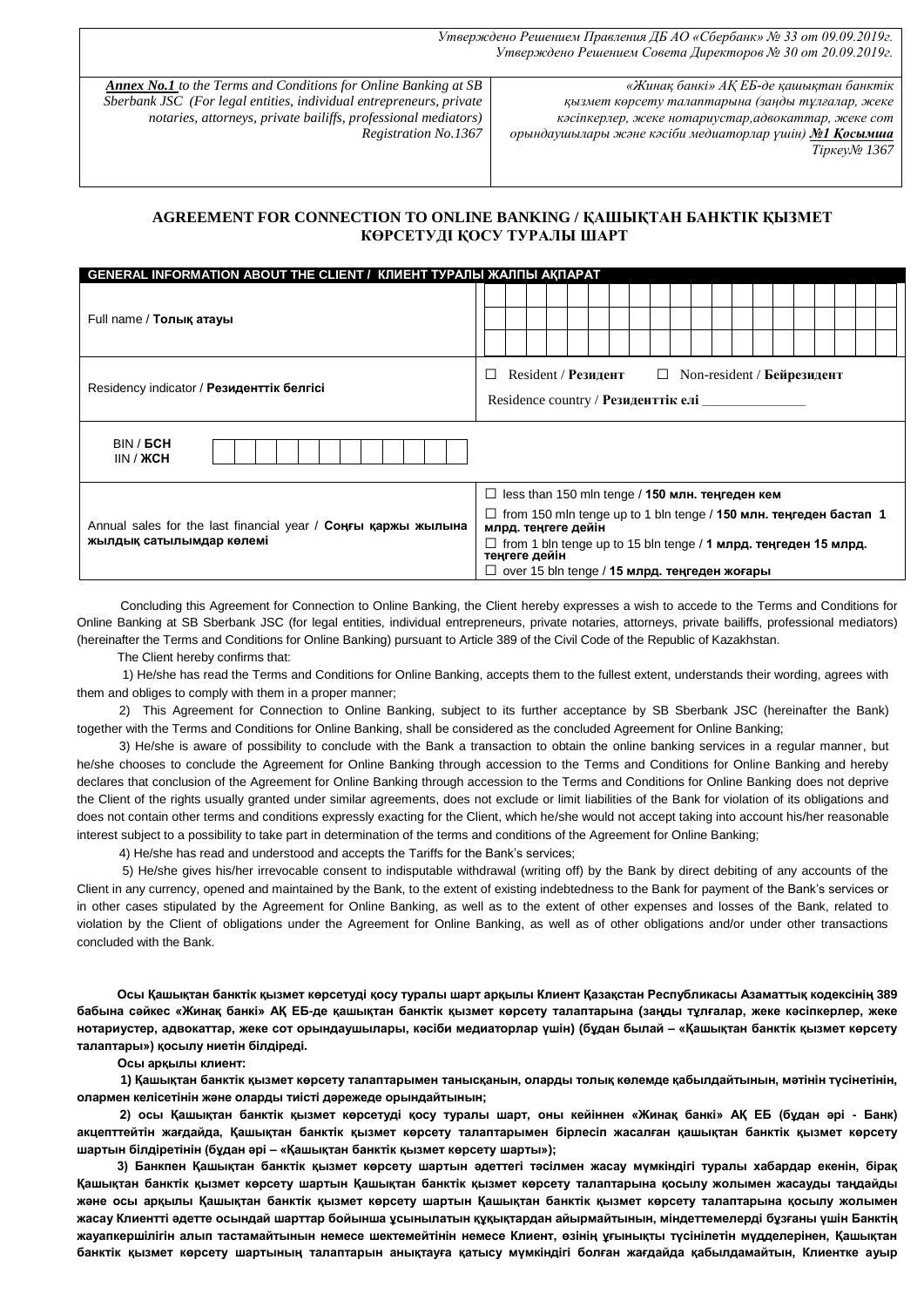*Утверждено Решением Правления ДБ АО «Сбербанк» № 33 от 09.09.2019г. Утверждено Решением Совета Директоров № 30 от 20.09.2019г.*

*Annex No.1 to the Terms and Conditions for Online Banking at SB Sberbank JSC (For legal entities, individual entrepreneurs, private notaries, attorneys, private bailiffs, professional mediators) Registration No.1367*

*«Жинақ банкі» АҚ ЕБ-де қашықтан банктік қызмет көрсету талаптарына (заңды тұлғалар, жеке кәсіпкерлер, жеке нотариустар,адвокаттар, жеке сот орындаушылары және кәсіби медиаторлар үшін) №1 Қосымша Тіркеу№ 1367*

## **AGREEMENT FOR CONNECTION TO ONLINE BANKING / ҚАШЫҚТАН БАНКТІК ҚЫЗМЕТ КӨРСЕТУДІ ҚОСУ ТУРАЛЫ ШАРТ**

**келетін басқа талаптары жоқ екенін мәлімдейді;**

 **4) Банк кӛрсететін Қызметтер тарифтерімен танысқанын және келісетіндігін;**

5) Клиенттің Банкте ашылған және қызмет көрсетілетін кез келген валютадағы кез келген шоттарын тікелей дебеттеу **жолымен және Қашықтан банктік қызмет кӛрсету шартында қарастырылған ӛзге жағдайларда банк қызметтерін кӛрсету ақысы бойынша Банк алдындағы қолда бар берешегінің мӛлшерінде, сонымен қатар Клиенттің Қашықтан банктік қызмет кӛрсету шарты бойынша міндеттемелерін бұзуымен, сондай-ақ Банкпен жасалған ӛзге міндеттемелер және/немесе ӛзге мәмілелерге байланысты Банктің ӛзге шығыстары мен шығындары сомаларын Банктің даусыз алуына (шығынға шығаруына) ӛзінің қайтарып алусыз келісімін беретінін растайды**.

The Client hereby requests the Key Medium being a USB key (eToken) in number: \_\_\_\_\_\_\_ pcs and with the following authorities: **Осымен Клиент \_\_\_\_\_\_\_\_ данада, соның ішінде келесі ӛкілеттіктермен, кілт тасушысын - USB-кілтін (eToken) ұсынуды сұрайды**:

| N <sub>2</sub> | Type of eToken authority / eToken өкілеттіктерінің түрі                                                      | Number of eToken /<br>еТокеп саны |
|----------------|--------------------------------------------------------------------------------------------------------------|-----------------------------------|
|                | Without authorities to sign documents, of which / Kyxarrapra<br>қол қою өкілеттігі болмағанда, соның ішінде: |                                   |
|                | View of documents / құжаттарды қарау                                                                         |                                   |
|                | View and creation of documents / құжаттарды қарау және<br>жасау                                              |                                   |
|                | With the right to sign documents, of which: $\frac{1}{2}$ Ky xarrap a KON<br>қою құқығымен, соның ішінде:    |                                   |
| 2              | With the right of first signature / бірінші қол қою құқығымен                                                |                                   |
|                | With the right of second signature / екінші қол қою<br>құқығымен                                             |                                   |
|                | With the right of single signature / <b>жалғыз қолды қою</b><br>құқығымен                                    |                                   |

| The Client<br>Клиент  |                                                                                                                                                              |                           |
|-----------------------|--------------------------------------------------------------------------------------------------------------------------------------------------------------|---------------------------|
|                       | (position, surname, name, patronymic of the Client/the Client's authorized representative)<br>(Клиенттің/Клиенттің өкілетті тұлғасының лауазымы, аты-жөні)   | (signature/ <b>қолы</b> ) |
| acting under          |                                                                                                                                                              |                           |
|                       | (name, number and date of the document (Articles of Association/Power of Attorney/Certificate)<br>(құжаттың (Жарғы/Сенімхат/Куәлік) атауы, нөмірі және күні) | негізінде әрекет етуші    |
|                       | L.S of the Client (if available)                                                                                                                             |                           |
|                       | Клиенттің М.О. (бар болса)                                                                                                                                   |                           |
|                       | Contact telephone of the Client                                                                                                                              |                           |
|                       | Клиенттің байланыс телефоны                                                                                                                                  |                           |
| Address of the Client |                                                                                                                                                              |                           |
| Клиенттің мекенжайы   |                                                                                                                                                              |                           |
|                       |                                                                                                                                                              |                           |

 $_{-1}$ , 20 $_{-1}$